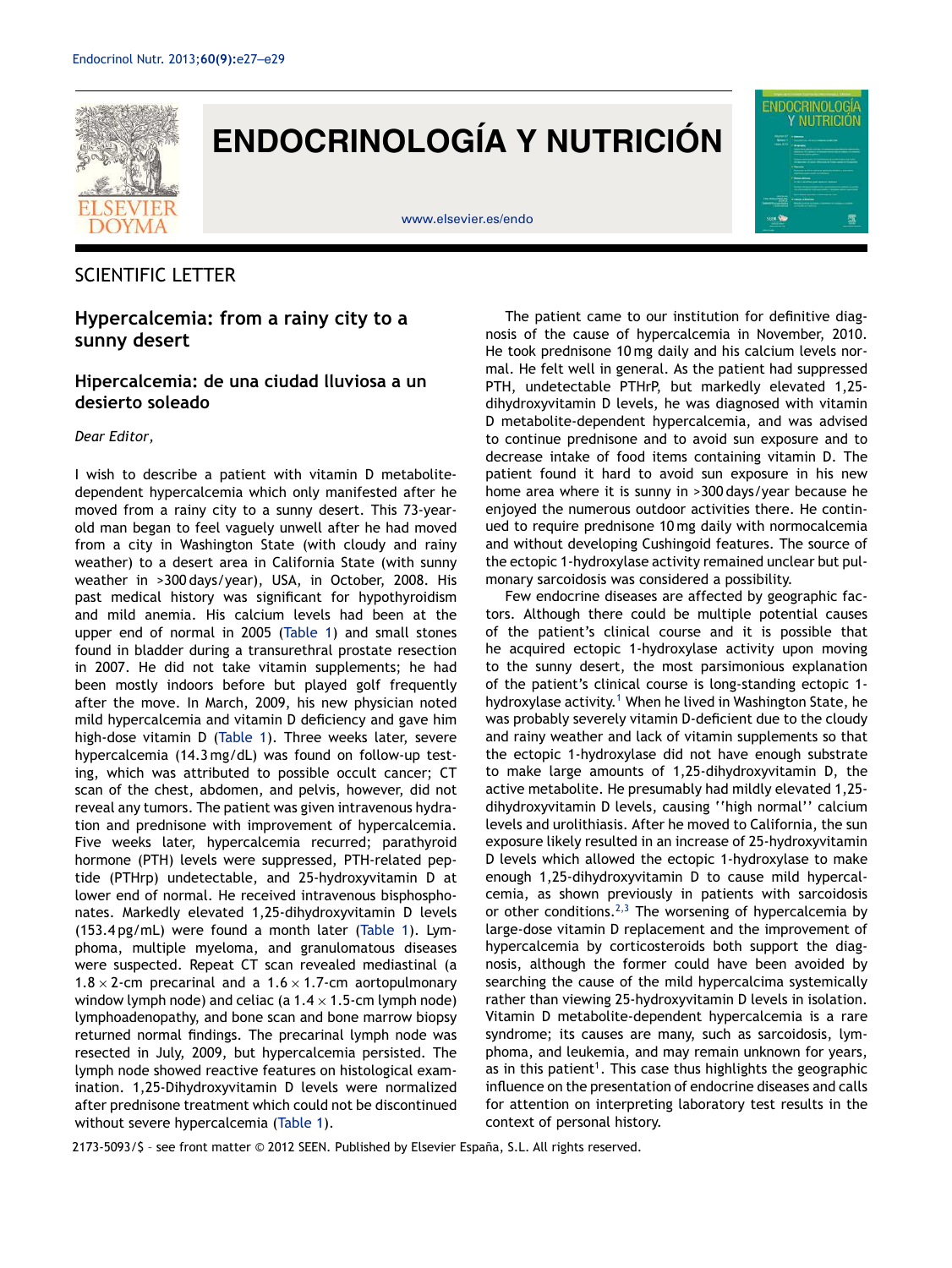| Date              | Total calcium                                                                                                                                  | lonized calcium     | Creatinine                  | <b>PTH</b>               | PTHrp           | 25(OH)D                    | $1,25(OH)_{2}D$                | ACE             |
|-------------------|------------------------------------------------------------------------------------------------------------------------------------------------|---------------------|-----------------------------|--------------------------|-----------------|----------------------------|--------------------------------|-----------------|
|                   | $(8.3 - 10.0$ mg/dL)                                                                                                                           | $(4.5 - 5.6$ mg/dL) | $(0.7 - 1.2 \text{ mg/dL})$ | $(10-65 \,\text{pg/mL})$ | $(<2.0$ pmol/L) | $(32 - 100 \text{ ng/mL})$ | $(15.9 - 55.6 \,\text{pg/mL})$ | $(12 - 68$ U/L) |
| 2005              | 10.1 (upper limit 10.2)                                                                                                                        |                     |                             |                          |                 |                            |                                |                 |
| October, 2008     | Moved from a rainy city to a sunny desert                                                                                                      |                     |                             |                          |                 |                            |                                |                 |
| 3/2/09            | 11.8                                                                                                                                           |                     |                             |                          |                 |                            |                                |                 |
| 3/24/09           |                                                                                                                                                |                     |                             |                          |                 | 17.2                       |                                |                 |
| 3/26/09           | Started vitamin D 50,000 IU every week for an intended duration of 12 weeks                                                                    |                     |                             |                          |                 |                            |                                |                 |
| 4/17/09           | 14.3                                                                                                                                           | 8.6                 | 1.87                        |                          |                 |                            |                                |                 |
| 4/17/09           | Started prednisone 10 mg every day for 15 days                                                                                                 |                     |                             |                          |                 |                            |                                |                 |
| 4/20/09           | 13.4                                                                                                                                           |                     | 2.11                        |                          |                 |                            |                                |                 |
| 4/27/09           | 11.4                                                                                                                                           |                     | 1.96                        |                          |                 |                            |                                |                 |
| 5/14/09           | 13.0                                                                                                                                           | 5.5                 |                             |                          |                 | 35.6                       |                                |                 |
| 6/4/09            | 13.5                                                                                                                                           |                     | 2.4                         | 11                       | Undetectable    | 38.2                       |                                |                 |
| 6/4/09            | Received 2 intravenous infusions of bisphosphonates                                                                                            |                     |                             |                          |                 |                            |                                |                 |
| 7/9/09            | 12.0                                                                                                                                           |                     |                             | 12                       | Undetectable    |                            | 153.4                          |                 |
| July, 2009        | Started prednisone 60 mg every day, then tapered to 10 mg every day                                                                            |                     |                             |                          |                 |                            |                                |                 |
| 7/29/09           | 11.7                                                                                                                                           |                     | 1.9                         |                          |                 |                            |                                |                 |
| 8/31/09           | 8.9                                                                                                                                            |                     | 1.3                         |                          |                 |                            |                                |                 |
| 11/3/09           | 11.0                                                                                                                                           |                     | 1.4                         |                          |                 |                            |                                |                 |
| 12/1/09           | 11.5                                                                                                                                           |                     | 1.4                         | 10                       |                 | 31                         | 57                             | 64              |
| August, 2010      | Prednisone held for a month with severe rebound hypercalcemia. Prednisone continued                                                            |                     |                             |                          |                 |                            |                                |                 |
| 11/3/10           | 9.2                                                                                                                                            | 5.5                 | 1.35                        |                          |                 |                            |                                |                 |
| 11/10/10          | Diagnosed with vitamin D metabolite-dependent hypercalcemia. Advised to avoid sun exposure and food containing vitamin D. Prednisone continued |                     |                             |                          |                 |                            |                                |                 |
| 12/1/10           | 10                                                                                                                                             |                     |                             |                          |                 |                            |                                |                 |
| <b>Early 2012</b> | Prednisone held for a few months with rebound hypercalcemia. Prednisone continued                                                              |                     |                             |                          |                 |                            |                                |                 |
| October, 2012     | 8.9                                                                                                                                            |                     |                             | 22                       |                 |                            |                                |                 |

**Table 1** Timeline of calcium and calcium-regulating hormone levels. PTH, parathyroid hormone; PTHrp, PTH-related peptide; 25(OH)D, 25-hydroxyvitamin D; 1,25(OH)2D, 1,25-dihydroxyvitamin D; and ACE, angiotensin converting enzyme.